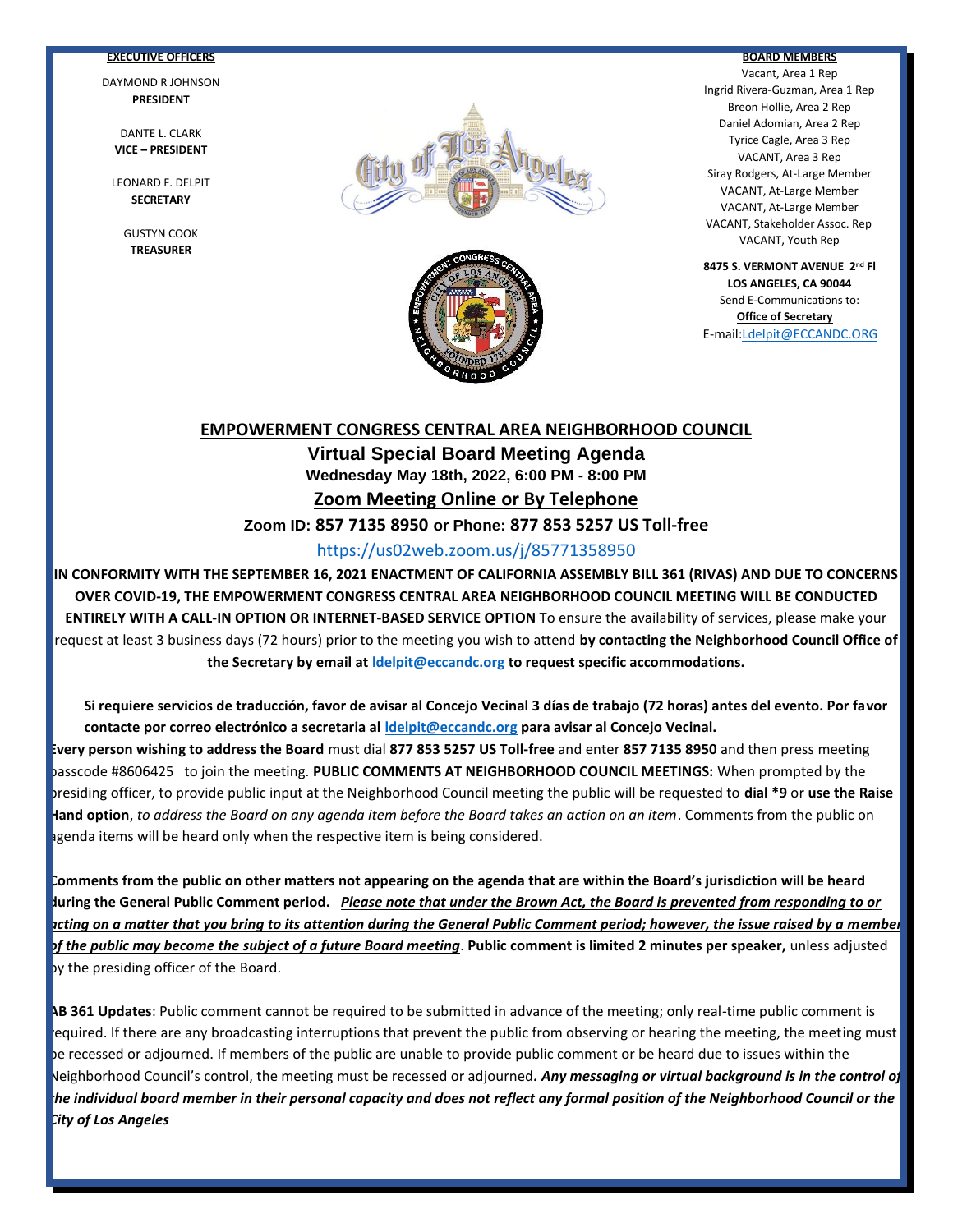#### *Notice to Paid Representatives -*

 *If you are compensated to monitor, attend, or speak at this meeting, City law may require you to register as a lobbyist and report your activity. See Los Angeles Municipal Code Section 48.01 et seq. More information is available at [ethics.lacity.org/lobbying.](http://ethics.lacity.org/lobbying) For assistance, please contact the Ethics Commission at (213) 978-1960 or [ethics.commission@lacity.org](mailto:ethics.commission@lacity.org)*

*The Neighborhood Council system enables meaningful civic participation for all Angelenos and serves as a voice for improving government responsiveness to local communities and their needs. We are an advisory body to the City of Los Angeles, comprised of stakeholder volunteers who are devoted to the mission of improving our communities.*

**I. WELCOME/CALL TO ORDER** (President)

# **II. ROLL CALL & CERTIFICATION OF QUORUM (Secretary)**

#### **III**. **CHAIRPERSON'S REPORT/ADMINISTRATIVE MOTIONS (Voice Vote Required on all board action)**

- **a) (Board Action)** Motion to approve and accept the reimbursement of \$24.57 received from NC President Daymond Johnson as required by the Office of City Clerk NC Funding Department.
- **b) (Board Action)** Discussion and possible action to approve the Co-Sponsorship of the Chesterfield Square Block Club Mural Dedication event in August 2022 in the amount not to exceed \$4,000.00
- **c) Presentation:** Mr. Albert Lord, VP Govt Relations & Art Programs Community Build, Inc Juneteenth Classical Music & Dance Festival
- **d) (Board Action)** Discussion and possible action to approve the NPG request from community build's Juneteenth Classical Music & Dance Festival in the amount not to exceed \$5,000.00
- **e) (Board Action)** Discussion and possible action to approve \$200 per month for 1 Zoom license.
- **f) Presentation:** Mr. Michael Schneider, Founder Streets for All Healthy Streets LA Mobility Plan 2035
- **g) (Board Action)** Discussion and possible action to approve a letter of support for the Healthy Streets LA Mobility Plan 2035.

#### **IV. TREASURER'S REPORT**

- a. Discuss and possible action to approve September 2021 MERS
- b. Discuss and possible action to approve March 2022 MERS
- c. Discuss and possible action to approve February 2022 MERS

# **V. GENERAL PUBLIC COMMENTS ON NON-AGENDA ITEMS (Secretary) 2 minutes per speaker**

# **VI.** PRESIDENTS CLOSING REMARKS

**VII.** ADJOURNMENT

# **Next Meeting – 05/23/2022**

**THE AMERICAN WITH DISABILITIES ACT -** As a covered entity under Title II of the Americans with Disabilities Act, the City of Los Angeles does not discriminate on the basis of disability and upon request will provide reasonable accommodation to ensure equal access to its programs, services, and activities. Sign language interpreters assisted listening devices, or other auxiliary aids and/or services may be provided upon request. To ensure availability of services, please make your request at least 3 business days (72 hours) prior to the meeting by contacting the Department of Neighborhood Empowerment by calling (213) 978-1551 or email: [NCsupport@lacity.org](mailto:NCsupport@lacity.org)

**PUBLIC ACCESS OF RECORD -** In compliance with **government Code section 54957.5**, non-exempt writings that are distributed to a majority or all of the Board in advance of a meeting may be viewed at Neighborhood Council Office Space **8475 S. Vermont Avenue 2nd Floor**| **Los Angeles, Ca 90044**, at our website: [www.eccandc.org](http://www.eccandc.org/) or at the scheduled meeting. In addition, if you would like a copy of any record related to an item on the agenda, **please contact Leonard Delpit, Office of the Secretary at** [ldelpit@eccandc.org.](mailto:ldelpit@eccandc.org)